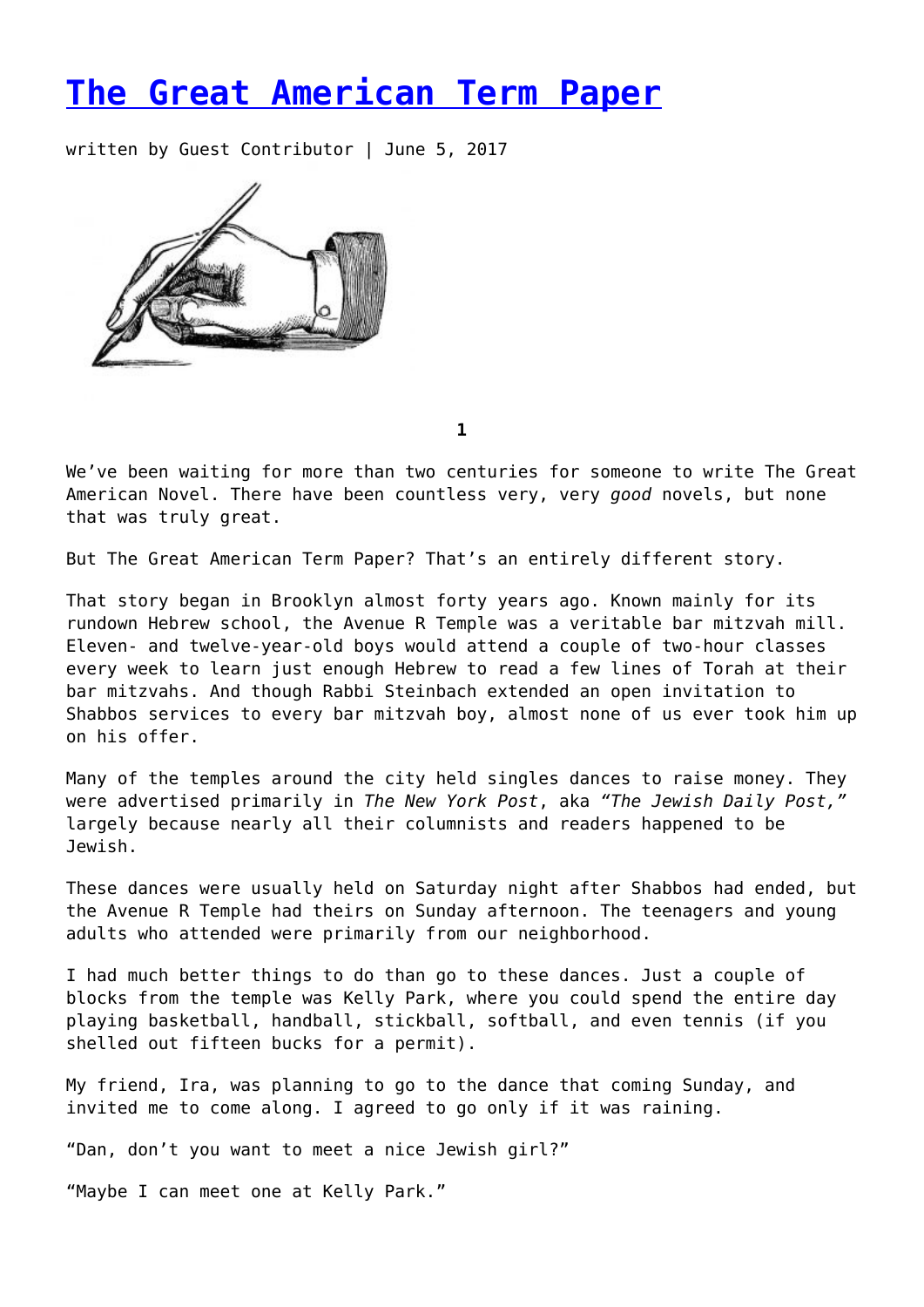"Sure. But your chances are a lot better at the dance."

"OK, I'll see you if it rains."

**2**

The sun woke me up that morning, and I got to the park just when it opened. I had such a good time, I even skipped lunch. Around five o'clock, I stopped by the Avenue R Temple. There, in the lobby of the Hebrew School, I saw Ira seated behind a table, chatting with a couple of girls.

I felt a little self-conscious in my torn jeans and sweaty tee shirt. Ira called me over and introduced me. While the four of us were chatting, I could hear the music in the gym downstairs. As they were leaving, Ira began to smile.

"Dan, are you wondering why I'm sitting out here, instead of going downstairs?"

"You're a mind-reader!"

"Indeed I am."

Just then, three more girls came up the stairs and into the lobby.

"Girls, would you like to sign our mailing list?"

They came over to the table and signed Ira's list. After they left, Ira burst out laughing. "This is like shooting fish in a barrel."

"Are you working for the Temple?"

"No Dan, I'm working for *me*."

"What are you going to do with the list?"

"Well, I have two alternatives. I can use their names for my mailing list when I run my *own* dance."

"Or?"

"Well, you see those check marks?"

"Holy *shit!"*

"Yeah, Dan, those are the ones I'll call up for dates."

"So the Temple doesn't know what you're doing?"

"Well, Mr. Brownstein sort of does. I told him I was watching the lobby."

"He believed you?"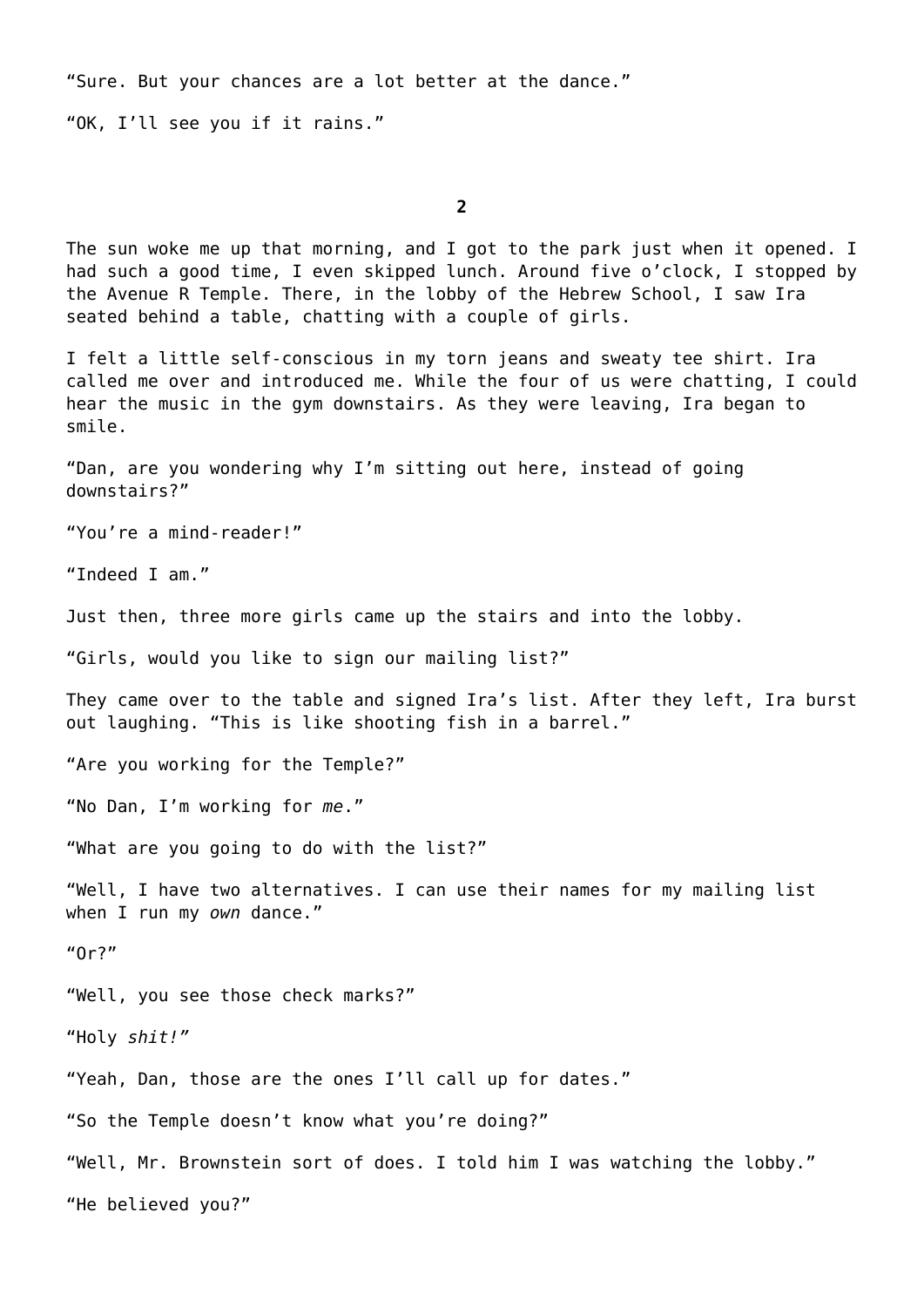"Don't I look like an honest guy?"

**3**

When we entered Brooklyn College that fall, the school offered just a few computer courses. Ira took them and then continued studying on his own.

"I'm telling you, Dan, computers will eventually take over the world."

"Yeah, but in the meantime, maybe you should think about how you're going to make a living."

It would be another twenty years before Ira would be proven right. The advent of PCs was the first step. Still, in mid 1980s, PCs cost over three thousand dollars (or about double that in today's dollars), and all they were really good for was word processing.

But by the new millennium, most Americans were on the Internet, and everything had changed. Ira, who ran a small computer repair business, was ready to make his big move.

"Dan, how would you like to go into business with me? With your brains and my creativity, we could go far."

I was an English Professor at Brooklyn College, newly-divorced, and struggling with child support payments. The City University paid fairly well, but I knew that even teaching every summer, I would never earn nearly enough.

When Ira outlined his business plan, my first question was: Is that *legal*?

"Wrong question, Dan." He paused for effect. "The right question?" Again, the meaningful pause. "Can we get away with it?"

In a nutshell, the plan was to run a nationwide contest for college students, that we would call The Great American Term Paper Contest*.* All college students were eligible. They could e-mail us their best term papers, and would be eligible for a range of monetary awards. First prize would be \$10,000, and the title, author of that year's Great American Term Paper*.* There would be second, third, fourth prize, and fifth prizes, with lesser financial rewards.

But perhaps a more important set of rewards, – there would be one hundred honorable mentions. Each recipient would receive a frameable certificate something nice to list on applications to grad school, law school, business school — or even medical school.

Students could enter the contest as many times as they wished, sending a onedollar entry fee for each paper through PayPal, an online startup. Very anxious to introduce its services to all those college students, the company would provide its services to us for free.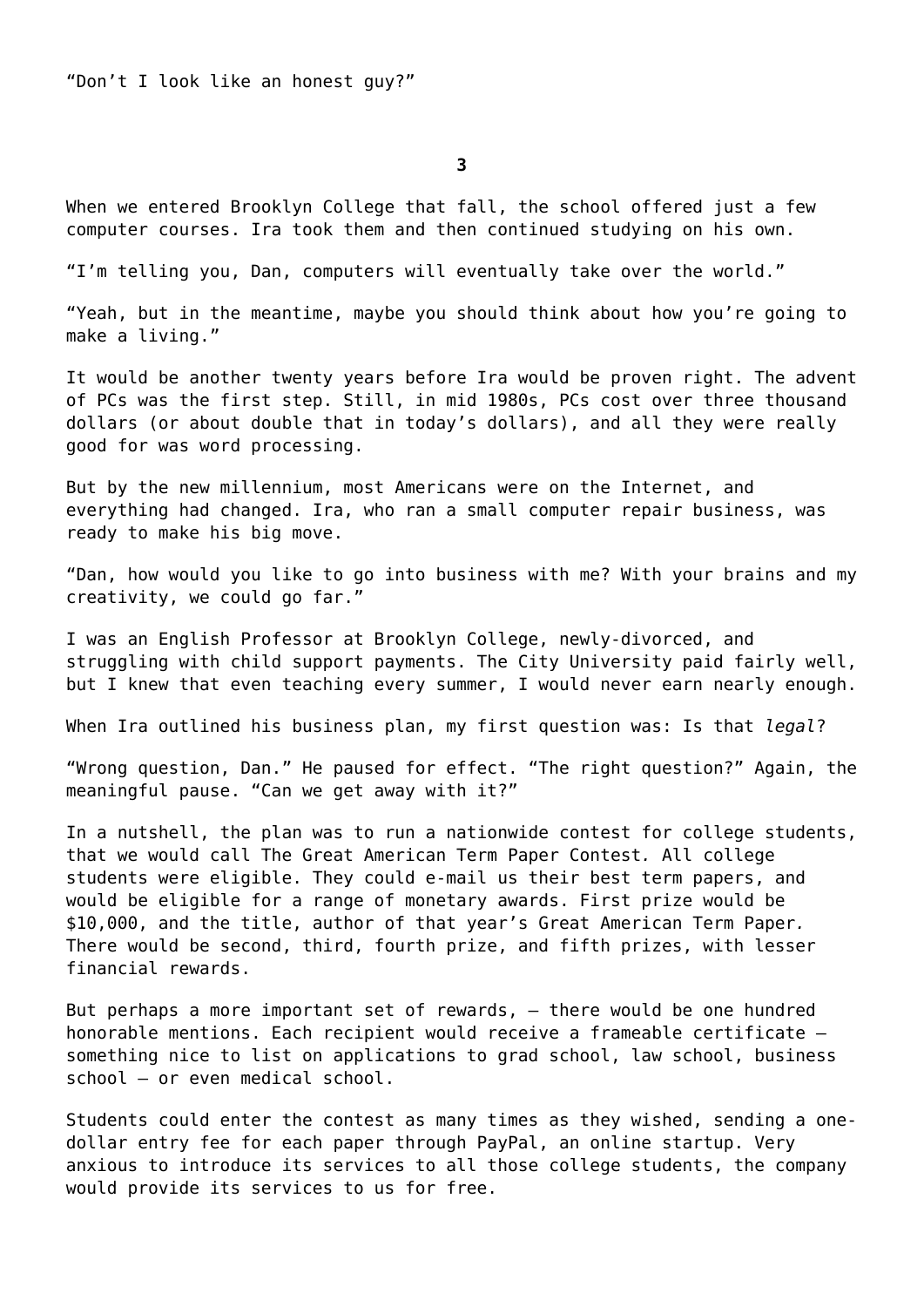Who would judge the term papers? I had access to an army of interns, who would receive college credit for their labor. They would do all the initial screening, eliminating over ninety-five percent of the submissions. The final decisions would be made by a panel of English professors, who would be paid small honorariums – a euphemism for chump change – but a very useful listing on their CVs.

"So, Ira, I'm guessing that if enough students send in their papers, we can finance the prize money with their entry fees."

"You see, Dan, you're just as smart as I always thought you were."

Then, reading my mind, he added, "But you have another question, possibly one about how we're going to get the word out to millions of college students."

"Won't that cost a tremendous amount of money?"

"It would indeed, if *we* had to pay for it."

"So, what's your plan, *Kemosabe*?" (If you're as old as we are, you'd remember that that's what Tonto used to call the Lone Ranger. It probably means "old friend.")

"My plan, Tonto, is to send a press release to 5,000 college newspaper editors. Our contest will be big news to them – and to their millions of readers. If we can create a huge buzz, then a lot of students will enter the contest."

**4**

Over the next few weeks, we fleshed out our plan. There would be follow-up letters to the college newspapers from "students" who had entered the contest. We would send press releases to scores of daily newspapers, as well as smaller papers in college towns. Student interns would be lined up, and our panel of distinguished professors assembled.

As Ira observed, once a bandwagon starts rolling, everybody and his brother wants to jump on. And pretty soon, *our* bandwagon started to roll.

Still, I had my doubts. Ira's plan was working, but I didn't see how we would be making very much money unless we received hundreds of thousands of dollars from entry fees. But Ira said the real money would be made once the contest *really* took off, probably after the first year.

Our press release and letters were printed in hundreds of college papers, and we managed to assemble a panel of respectable, if not quite distinguished English professors. PayPal was delighted to see the trickle of payments from college students become a flow, and then a torrent. Within weeks it was clear that we would more than break even.

We began getting lots of free publicity, not just from college newspapers,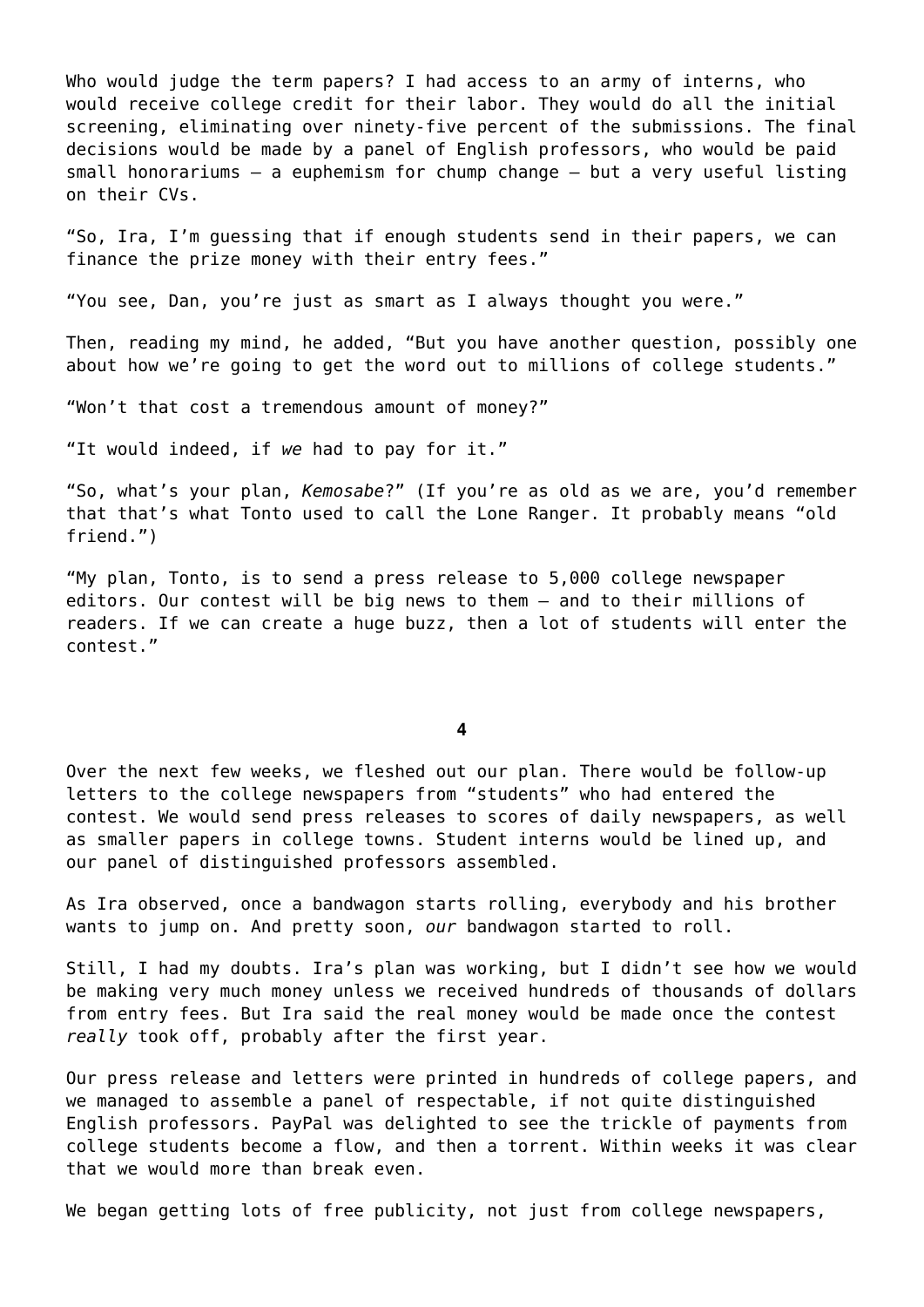but from local newspapers, radio, and TV. Whenever possible, we directed them to our panel of contest judges. In just a few months, Ira's plan had become a reality. And very soon, we would learn who had written The Great American Term Paper*.*

**5**

The announcement of the name of the contest winner was a major media event. Each of the four national TV networks sent a camera crew to the campus of the tiny Midwest liberal arts college that she attended. Offers flooded in for full scholarships from dozens of journalism schools, as well as job offers from major newspapers and magazines to each of the five prize winners and to many of the students who had received honorable mention.

In the meantime, I had quite unexpectedly been promoted to full professor, and was becoming something of a celebrity in academic circles. Best of all, I would no longer need to teach summer classes.

But something had been bothering me. I needed to have a serious talk with Ira. He had alluded to a long-term plan he had to make a lot more money. The Great American Term Paper Contest would be just a stepping stone.

So, one evening we met at our favorite hangout, *The Majestic Diner* on Kings Highway, two blocks off Ocean Parkway. Ira was ready to lay out his master plan.

"First of all, you understand that e-mail lists can be very valuable especially lists of college students."

I nodded. *That* I could live with.

But Ira had a still better idea.

Rather than sell the lists, we could rent them out — over and over again. We could limit each customer to just a single use of the list, so he can't steal it from us.

I smiled. My old friend thought of *every*thing.

"Moving right along," he said, "let's get to the tricky part."

I gave him a sharp look.

"Yes, Dan. This is the part that you may not like. In fact, I would be surprised if you did."

Now he *really* had my attention.

"Ira, we've been friends for a long time. I know you like to take chances sometimes. Big risks, really. So, tell me right up front, is this thing you have in mind…"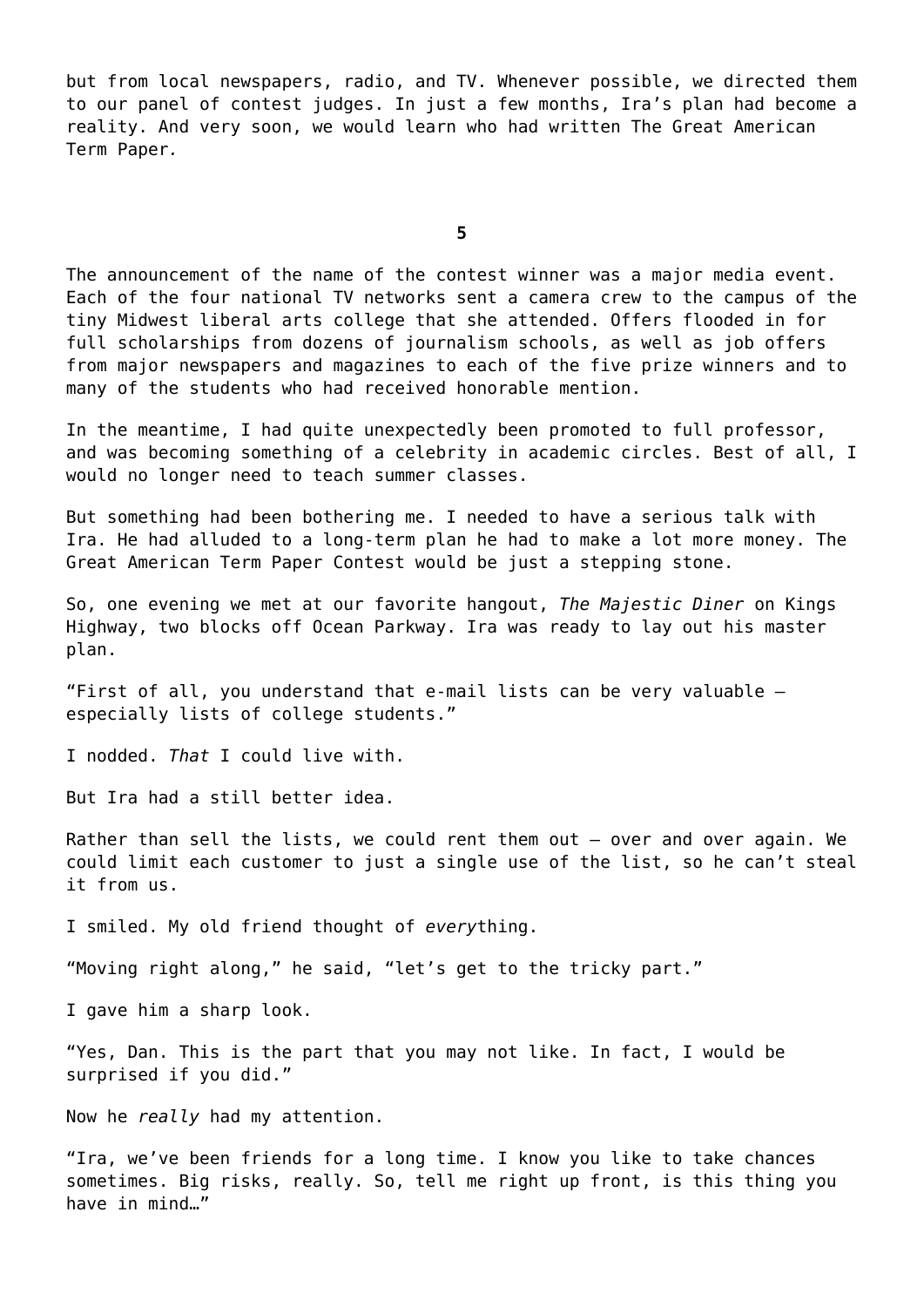"Legal?"

"Yeah, *is* it legal?"

"To be absolutely truthful, I don't know. It's kind of in a gray area."

"OK, then let me rephrase: Is it *moral*?"

"That depends on who's answering. To *me*, it's just business."

"And to *me*?"

"Well, we all have to decide for ourselves. But I strongly suspect that you would find this *quite* immoral."

"Ira, I love you like a brother. But I think for both our sakes, we better end this discussion right now."

"Fine. So, here's the deal: I will not involve you in any way with what I'm going to do. It will be completely separate from The Great American Term Paper Contest. In fact, what we can do in the next few days is talk to a lawyer. Or maybe have *your* lawyer and *my* lawyer talk to each other."

"Ira, I appreciate your honesty – *and* about your looking out for my best interests. But I'm still worried about *you*. Are you sure you know what you're getting yourself into?"

"Right now, let's just worry about *you*. Like you said, I'm a risk-taker. And you'll agree, it's hard to win big unless you take big risks.

**6**

Two weeks later, Ira and I signed the papers. He bought out my half of the business. He would continue to run the contest, and I would go back to being a full time academic. In fact, the word on the street was that the City University would soon make me a distinguished professor. You might say that, without having written a word, *I* was the biggest winner of The Great American Term Paper contest.

I had no idea what Ira was up to, and I really didn't *want* to know. Soon we began to drift apart, and I wondered if perhaps he was distancing himself to protect me.

When my daughter graduated from high school, he wrote her a huge check. It worried me, but I just thanked him for his generosity. A year later, when Ira came to my son's bar mitzvah, I kidded him about how much Larry had earned for each word of his Torah portion.

When we did talk, neither of us ever mentioned Ira's business activities. He had joined a few charity boards, and was often mentioned in the newspapers – even on page six of "The Jewish Daily Post." I just hoped he would be alright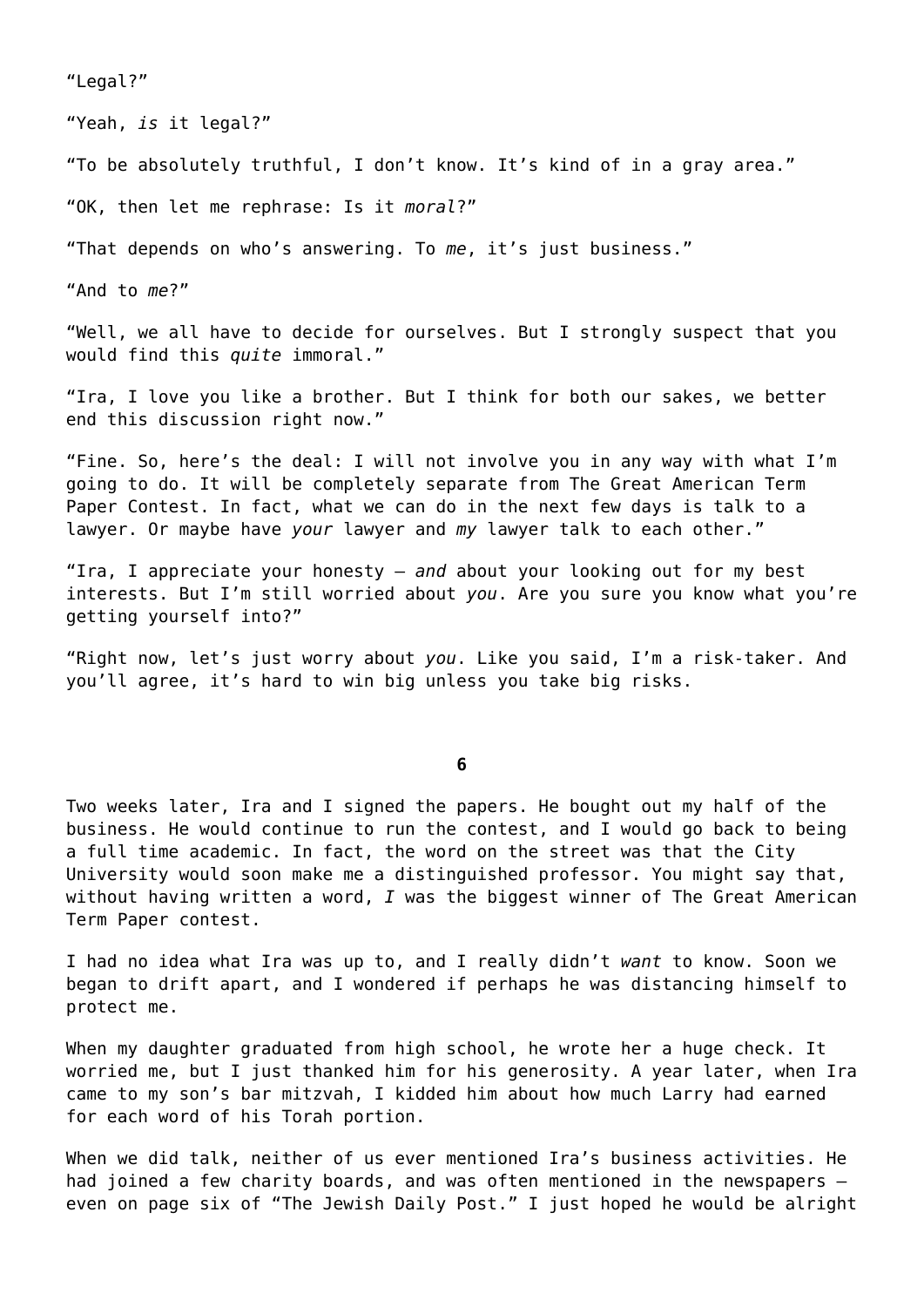– *whatever* it was that he was doing.

**7**

A month later, completely out of the blue, he called to give me some utterly unexpected news. "Dan, you're not going to believe this! I'm making *Aliyah!"*

"*What?* You're moving to *Israel*? Permanently? Are you *nuts*?"

"I suppose I am. Anyway, I'm at Kennedy right now. My flight leaves in an hour."

"Will I ever *see* you again?"

"Of *course*! Look, I gotta go now. I'll call you in a couple of days."

When he hung up, I was left trying to digest what he had said. Was he in trouble? Was the FBI or the NYPD breathing down his neck? Did this have to do with his business?

Two days later, it was all over the news, along with his photo. The Great American Term Paper Contest had been just a front for Ira's *real* business. And the currency used by *that* business was the hundreds of thousands of term papers that had been submitted to the contest each year.

These papers had been sold at the bargain rate of a dollar a page to term paper mills, which then resold them for ten, or even twenty dollars a page to lazy students. In his defense, it could be said that not *one* of the papers he sold was a prize-winner, or even an honorable mention. Right, I thought: A thief with honor.

It took a while for all of this to sink in. Ira was safe in Israel, and he had done everything possible to protect me. That included providing what lawyers call "plausible deniability." I truly had no idea what he had been up to. Still, that was because I didn't *want* to know. When the Chancellor of the City University asked if I had known what Ira would do, I told her about our conversation at the Mirage Diner. So yes, I had some premonition that he might be up to no good; but no, I did not have a clue as to *what* he might actually do. She said that it certainly appeared that Ira had wanted to protect me, and that he had succeeded

Was this the end of The Great American Term Paper Contest? If anything, the scandal seemed to have had the opposite effect. A new group contest judges – all truly distinguished professors representing the nation's most prestigious colleges and universities – provided at least a patina of impeccable rectitude.

The contest was bigger than ever, with students from nearly every college competing. The prize money was quintupled, and there were now one thousand honorable mentions. Offers of scholarships and jobs multiplied. And perhaps most importantly, a valuable lesson had been learned. Like our huge banks,